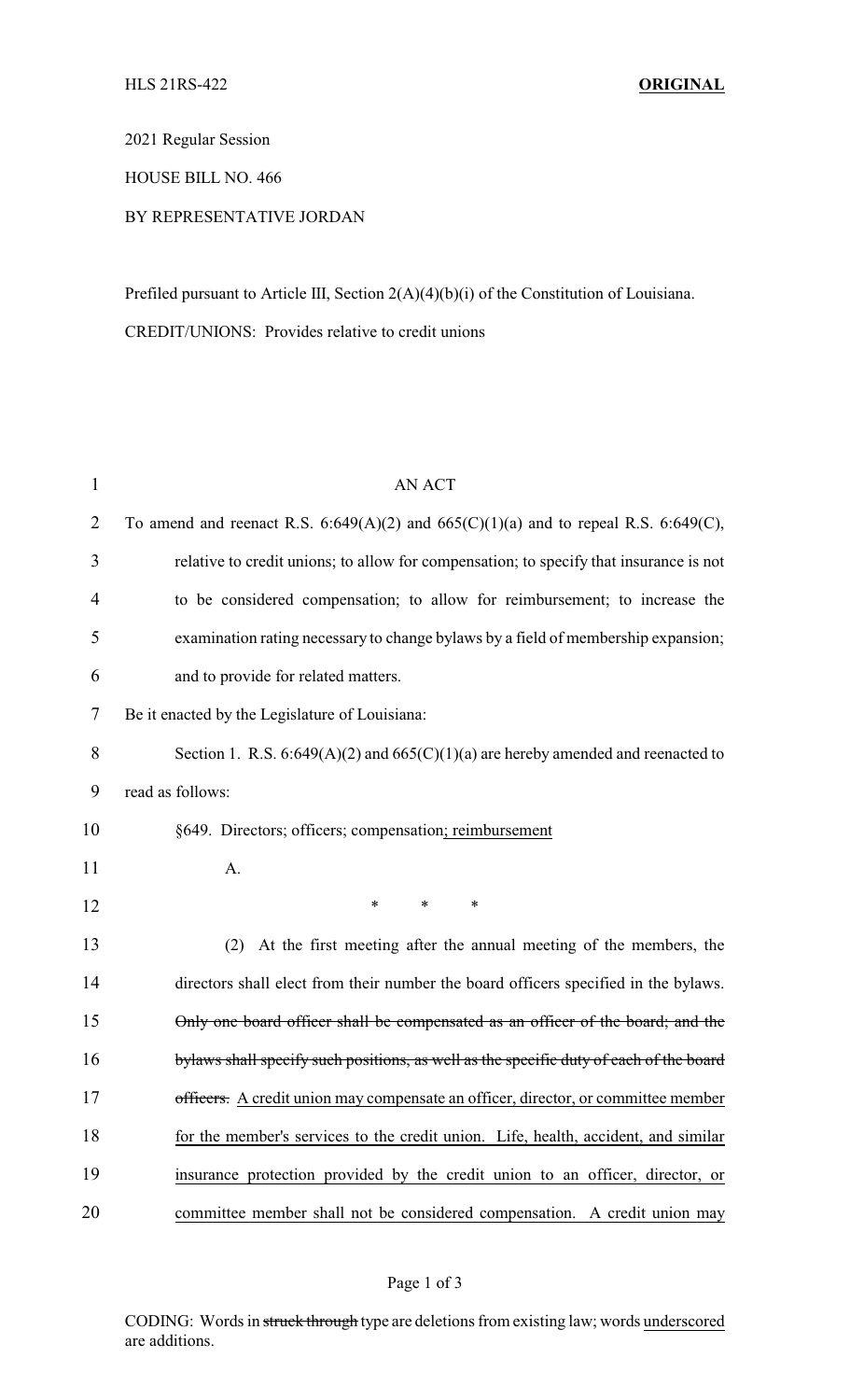| $\mathbf{1}$   | reimburse directors, officers, and committee members for necessary expenses           |
|----------------|---------------------------------------------------------------------------------------|
| $\overline{2}$ | incidental to the performance of the official business of the credit union. The board |
| 3              | shall elect from their number a financial officer who shall give bond with good and   |
| 4              | sufficient surety in an amount and character to be determined by the board of         |
| 5              | directors in compliance with the conditions of this Section.                          |
| 6              | $\ast$<br>*<br>*                                                                      |
| 7              | §665. Bylaws                                                                          |
| 8              | *<br>*<br>∗                                                                           |
| 9              | C.(1) Notwithstanding Subsection B of this Section, a credit union may                |
| 10             | amend its bylaws through a field of membership expansion by providing written         |
| 11             | notice to the commissioner in the manner and on a form prescribed by him, if the      |
| 12             | credit union meets all the criteria below:                                            |
| 13             | (a) The most recent credit union examination rating is two three or better.           |
| 14             | *<br>*<br>*                                                                           |
| 15             | Section 2. R.S. $6:649(C)$ is hereby repealed in its entirety.                        |

## DIGEST

The digest printed below was prepared by House Legislative Services. It constitutes no part of the legislative instrument. The keyword, one-liner, abstract, and digest do not constitute part of the law or proof or indicia of legislative intent. [R.S. 1:13(B) and 24:177(E)]

| HB 466 Original | 2021 Regular Session | Jordan |
|-----------------|----------------------|--------|
|                 |                      |        |

**Abstract:** Changes regulatory measures imposed upon credit unions.

Present law allows a credit union to compensate only one board officer as an officer of the board and requires that the bylaws specify those positions, as well as the specific duty of each of the board officers.

Proposed law repeals present law and allows a credit union to compensate an officer, director, or committee member for the member's services to the credit union. Present law does not limit the number of members who may be compensated.

Proposed law allows a credit union to reimburse directors, officers, and committee members for necessary expenses incidental to the performance of the official business of the credit union.

Present law prohibits a member of the board of directors or of the credit or supervisory committees to receive any compensation for his services as a member of the board or of the committee, but allows members to receive expense reimbursement for loss of pay while away from work on credit union business, or per diem when provided for in the bylaws.

## Page 2 of 3